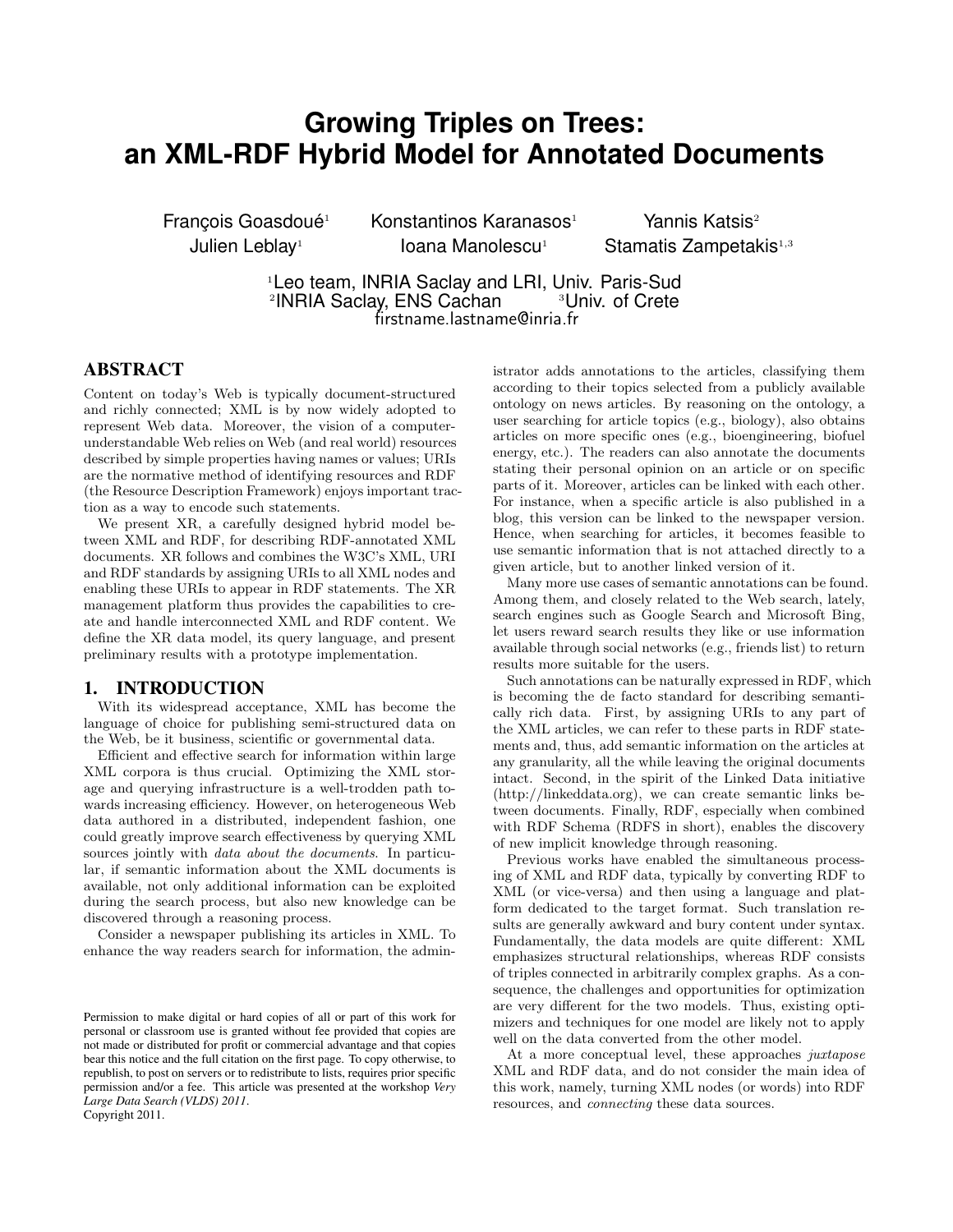In this work, we propose a unified model allowing the combination of XML with RDF data into a single instance. Our main contributions are:  $(i)$  a data model for annotated documents which can express instances where XML and RDF are interconnected (described in Section 2),  $(ii)$  a query language for querying the unified data model (Section 3) and (*iii*) an implemented system with experiments encompassing the previous ideas (Section 4). The full technical report describing our work is available at [8].

#### 2. THE XR DATA MODEL

To represent annotated documents, we introduce the XR data model, extending and combining the standard XML structured data model and RDF semantic data model. An instance of the XR data model comprises two sub-instances: An XML sub-instance, consisting of a set of XML trees, and an RDF one, consisting of a set of RDF triples. The connection between the two is achieved by assigning to each XML node a unique URI, which can then be referred to from an RDF triple, as we will explain below.

The XML sub-instance relies on a set  $\mathcal N$  of possible XML element and attribute names, a set  $\mathcal U$  of URIs, and a set  $\mathcal L$ of literals. An XML tree is defined as usual:

DEFINITION 2.1 (XML TREE). An XML tree is a finite, unranked, ordered, labeled tree  $T = (N, E)$  with nodes N and edges E, where each node  $n \in N$  is assigned a label  $\lambda(n) \in \mathcal{N}$  and a type  $\tau(n) \in \{attribute, element, text\}$ . An attribute node must be the child of an element node; it has a value belonging to L and it does not have any children. A text node can only appear as a leaf.

A set of XML trees forms an XML instance:

Definition 2.2 (XML Instance). An XML instance  $I_X$  is a finite set of XML trees together with a function assigning to each node of these trees a unique URI from U.

The URI assignment function is crucial for interconnecting the XML and RDF sub-instances. The unique identifiers assigned to the nodes allow the RDF sub-instance to refer to nodes of the XML sub-instance.

In addition to the aforementioned sets  $\mathcal U$  and  $\mathcal L$ , the RDF sub-instance also relies on a set of blank nodes  $\mathcal{B}$ , whose role is discussed below.

Definition 2.3 (RDF Instance). An RDF instance  $I_R$  is a set of triples of the form  $(s, p, o)$ , where  $s \in (\mathcal{U} \cup \mathcal{B})$ ,  $p \in \mathcal{U}$ , and  $o \in (\mathcal{L} \cup \mathcal{U} \cup \mathcal{B})$ .

As customary, the components of a triple  $(s, p, o)$  are referred to as its subject, property and object, respectively.

As defined above, the subject or the object of a triple can be bound to a blank node. Blank nodes are used in RDF [13] to denote unknown URIs or literals, similarly to labeled nulls in the database literature [1]. For instance, one can use a blank node  $b_1$  in the triples  $(b_1, country, "France")$ and  $(b_1, city, "Paris")$  to state that the *country* and *city* of  $b_1$  is France and Paris, resp., without using a concrete URI.

Another advantage of adopting RDF is that XR inherits its reasoning capabilities. As described in [13], an RDF data set contains not only explicit triples but also implicit triples, derived from the explicit ones through a set of *entailment* rules, the most important of which are due to knowledge encoded in RDF Schemas. In the example discussed in the introduction, an RDF Schema specifies that bioengineering is a subClassOf biology. Assuming the paragraph  $p_1$  is related to bioengineering, modeled by the explicit RDF triple



Figure 1: XR instance featuring an annotated news article.

 $(p_1, \text{ relatedTo}, \text{bioengineering})$ , the implicit triple  $(p_1, \text{re-}$ latedTo, biology) is also conceptually part of the data set. Implicit tuples must be reflected in RDF query answers. Accordingly, XR queries (presented in Section 3) also consider that implicit triples are part of the RDF sub-instance. The management of implicit RDF (and thus, XR) triples is an orthogonal issue, on which we will not delve further here.

We can now define an XR instance as follows:

DEFINITION 2.4 (XR INSTANCE). An XR instance is a pair  $(I_X, I_R)$ , where  $I_X$  and  $I_R$  are an XML and an RDF data instance, respectively, built upon the same set of URIs.

Note that the XML and the RDF sub-instances are defined over the same set of URIs  $\mathcal{U}$ , thus allowing RDF triples to annotate XML nodes, as shown in the following example.

Example. Figure 1 shows an XR instance. The XML subinstance (in the bottom of the Figure) consists of two trees. The first represents a news feed composed of articles. Each article has a story (consisting of text nodes and a namedentity identifying a company name), a title and a date. The second tree refers to a news archive. Each XML node has a subscript corresponding to its URI. The RDF sub-instance comprises RDF triples which refer to (annotate) the XML sub-instance by using the URIs of the XML nodes. For instance, we state that the article with  $\text{URI}=\#3'$  is a report on the named-entity with URI='#8', which is of type  $Orga$ nization. Moreover, in the context of Open Linked Data, we use the sameAs property to show that two resources are the same, e.g., the nodes with URIs ' $#3'$  and ' $#13'$  in the Figure. RDF triples may also contain blank nodes (e.g., ∶B). Finally, some triples may be implicitly derived, such as the one stating that the named-entity is an Organization, which was inferred from the facts that the Company is a subclass of Organization and the named-entity is a Company.

## 3. THE XRQ QUERY LANGUAGE

Given an XR data instance, users should be able to query the data based on both its structure, described in the XML sub-instance, and its semantic annotations, stored in the RDF sub-instance. To this end, we design the XRQ query language. In XRQ, the XML sub-instance is queried using tree patterns, while the RDF sub-instance is queried through triple patterns. Both are defined below. Most importantly, reusing variables across tree patterns and triple patterns allows to relate nodes and resources of the two sub-instances.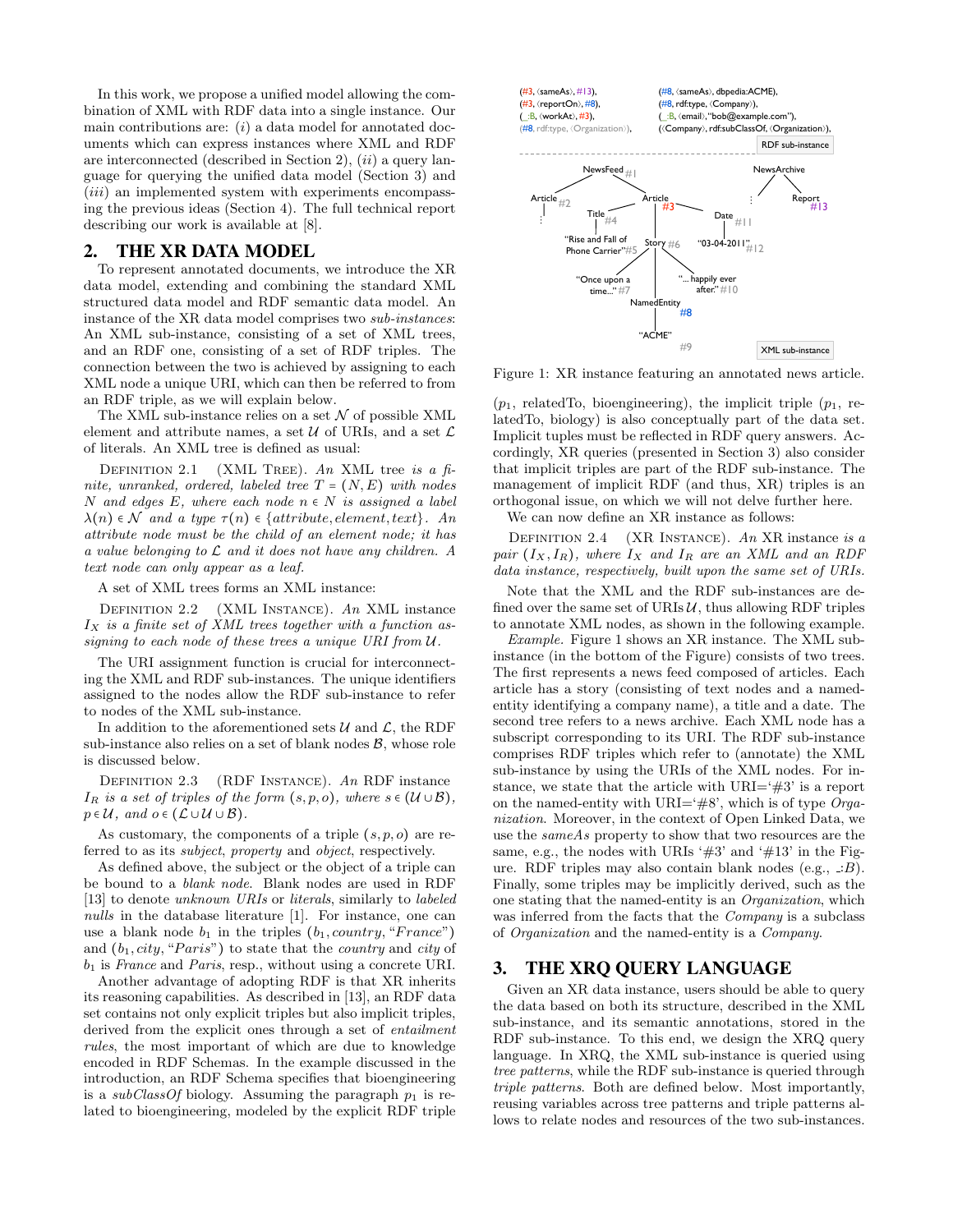

Figure 2: Sample XRQ query.

DEFINITION 3.1 (TREE PATTERN). A tree pattern is a finite, ordered, unranked,  $\mathcal N$ -labeled tree with two types of edges, namely child and descendant edges. We may attach to each node at most one uri variable, one val variable and one cont variable. We may also attach to a node an equality predicate of the form  $[\text{val}=c]$  for some  $c \in \mathcal{L}$ .

A tree pattern is a variant of tree patterns as presented in the literature [3] with the additional capability of attaching one or more variables of different types to the nodes. Variables serve two purposes:  $(i)$  to denote data items that are returned by the query (in the style of distinguished variables in conjunctive queries) and  $(ii)$  to express joins between tree or triple patterns. The variable type specifies the exact information item from an XML node, to which the variable will be bound. When a node  $n_t$  of a tree pattern is matched against a node  $n_d$  of an XML tree, the variables attached to  $n_t$  will be bound to the following concepts. A uri variable is bound to the URI of  $n_d$ . If  $n_d$  is an element, a val variable is bound to the concatenation of all text descendants of  $n_d$ ; if  $n_d$  is an attribute, a val variable is bound to the attribute value. Finally, a cont variable is bound to the serialization of the subtree rooted at  $n_d$ . The semantics of val variables follow from the XPath and XQuery specifications [16].

Example. The lower part of Figure 2 depicts two tree patterns. Pattern (b) finds articles containing a named-entity with a value equal to "ACME". Variables  $$B$  and  $$VD$  are bound to the URI of this entity and the publication date of the article, respectively. Observe that  $$VD$  appears also in the second tree-pattern, thus expressing a join between them. Pattern (c) retrieves the titles of articles whose publication date matches that of pattern (b).

DEFINITION 3.2 (TRIPLE PATTERN). A triple pattern is a triple  $(s, p, o)$ , where  $s, p$  are URIs or variables, whereas o is a URI, a literal, or a variable.

Example. The top part of Figure 2 depicts three triple patterns, looking for entities of type Organization and finding emails of resources known to be working at that organization. Joins between triple patterns are expressed through shared variables, such as \$A and \$B in the Figure.

By combining tree and triple patterns and endowing them with a set of head variables, we obtain an XRQ query:

DEFINITION 3.3 (XRQ QUERY). An XRQ query consists of a head and a body. The body is a set of tree and/or triple patterns built over the same set of variables, whereas the head is a list of variables appearing also in the body.

Note that by using variables in multiple places within the query, one can express joins. In general, three types of joins are possible: between two tree patterns, between two triple patterns or between a tree pattern and a triple pattern. The latter facilitates queries that cross the boundaries between

XML documents and their RDF annotations. The following example illustrates the expressivity of XRQ.

Example. Figure 2 shows an XRQ query, whose body (at the right-hand side) consists of the previously described tree and triple patterns. Observe that variable \$B appears in both parts of the body, forming a join between the XML and RDF sub-instances. Two variables appear in the head of the query:  $V T$  from tree pattern (c) and  $C$  from the first triple pattern. The answer set for this query will contain the titles of articles published on the same date as articles referring to the organization called ACME, and emails of people working in this organization.

Query Semantics For each match of the tree patterns, triple patterns and the corresponding variables against the XR instance (including the XML data, the explicit as well as the implicit triples, as explained in Section 2), we create a copy of the head tuple with the variables replaced by their bound values. The query answer is the set of all such tuples. For more details see the extended version [8].

In [8] we also provide an extended version of XRQ, supporting more complex construction clauses, such that the result of an XRQ query is an XR data instance.

## 4. EXPERIMENTS

To experiment with XR, we implemented XRP, a prototype platform that supports the storage of XR instances and the evaluation of XRQ queries, using Java 1.6.

Architecture The data store is built on top of BerkeleyDB. RDF triples are mapped to a simple three-attribute relation. XML documents are stored also within a tabular format, enriched with XML-specific features such as structural XML identifiers and full serialized XML fragments. For the experiments described here, we manually specified the XML data that each relation will store, by means of a tree pattern. XRP supports easily changing the data organization by specifying other tree patterns, thanks to its reliance on the ViP2P (http://vip2p.saclay.inria.fr) access path selection infrastructure [11]. Furthermore, we materialized an index of all XML node URIs appearing in some RDF triples. This index facilitates the evaluation of the XRQ queries that combine data from the two sub-instances.

The query engine supports the typical operators: scan, selection, projection, joins on values and XML structural IDs, etc. To take advantage of indexes, we also implemented the sideways information passing BindJoin operator [6], which uses attribute values from one join input as keys to access the other input (an XML/RDF index is used to retrieve for each XML node URI, all the triples containing this URI).

Experimental Setup For the purpose of the experiments, we created a synthetic XR instance with soccer league information. The XML sub-instance describes teams and players, while the RDF sub-instance annotates players with properties. To assess the system's scalability, we varied the number of player nodes (10K, 50K and 100K), while keeping the size of the XML document constant (95MB) by modulating the length of some attributes that each player contains. The number of annotations also increased proportionally by keeping an average of one annotation per player.

We devised three queries, each joining a tree pattern with a triple pattern on URIs of player nodes.  $Q_1$  retrieves teams which have players annotated with a given property.  $Q_2$  is a relaxed version of  $Q_1$  returning teams regardless of the property used. Finally, Q<sup>3</sup> returns properties annotating